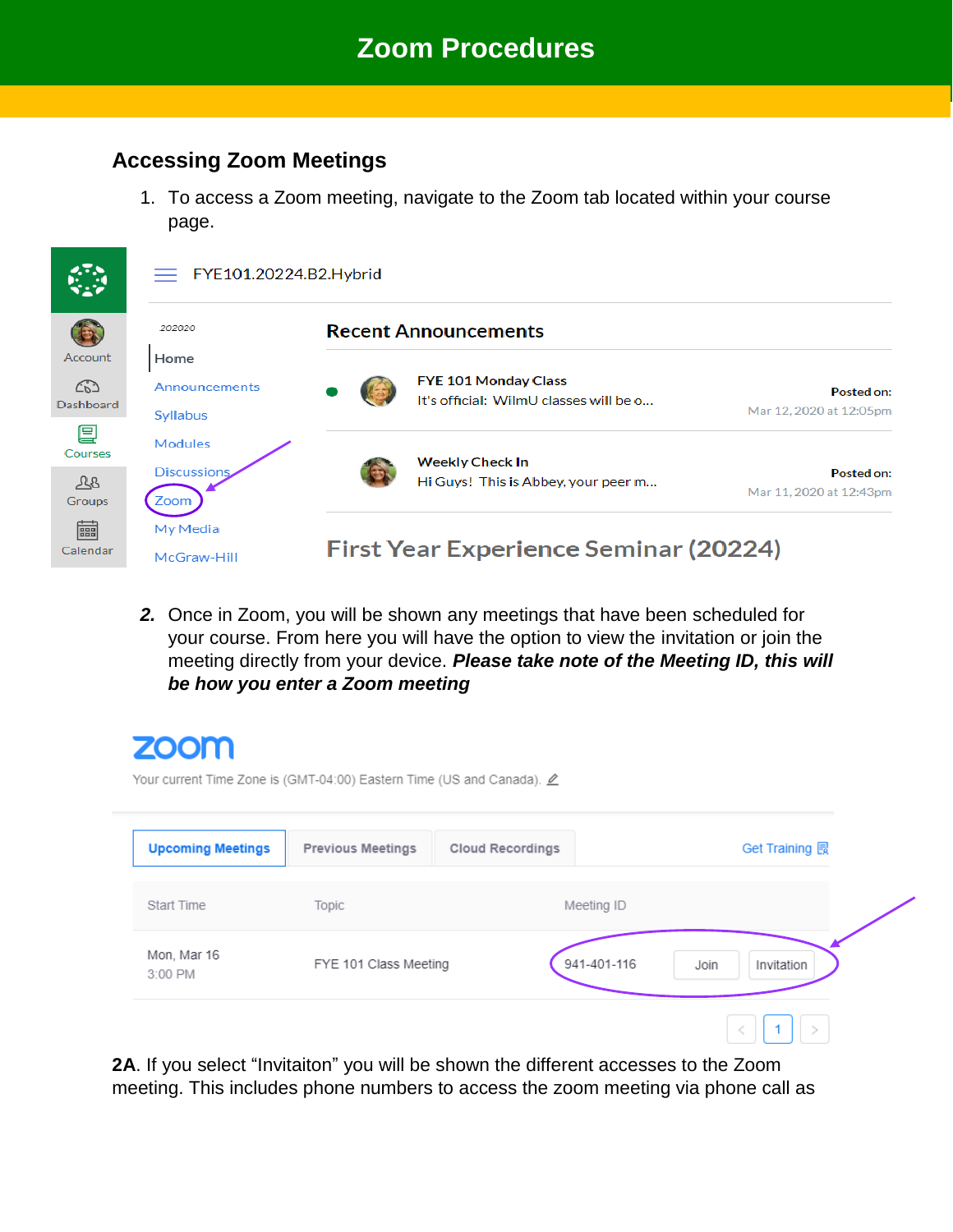well as the website link to the meeting. The phone call marked New York is the East Coast access phone number, while the phone number marked San Jose is the West Coast access phone number.



**2B.** If you select "Join" the device that you are using will be prompted into the Zoom Meeting. Once in, hit "Open Zoom Meetings"

| 1.888.799.9666                                                                                | <b>SALES</b> | Open Zoom Meetings?<br>https://wilmu.zoom.us wants to open this application. | <b>JOIN A MEETING</b> |  |  |  |  |
|-----------------------------------------------------------------------------------------------|--------------|------------------------------------------------------------------------------|-----------------------|--|--|--|--|
| <b>Open Zoom Meetings</b><br>Cancel<br>Launching                                              |              |                                                                              |                       |  |  |  |  |
| Please click Open Zoom Meetings if you see the system dialog.                                 |              |                                                                              |                       |  |  |  |  |
| If nothing prompts from browser, click here to launch the meeting, or download $\&$ run Zoom. |              |                                                                              |                       |  |  |  |  |
|                                                                                               |              | If you cannot download or run the application, join from your browser.       |                       |  |  |  |  |

## **Joining a Zoom Meeting through Zoom.com**

1. If you are trying to access a zoom meeting through the internet, please navigate to Zoom.com. Once on the website, click "Join a Meeting"

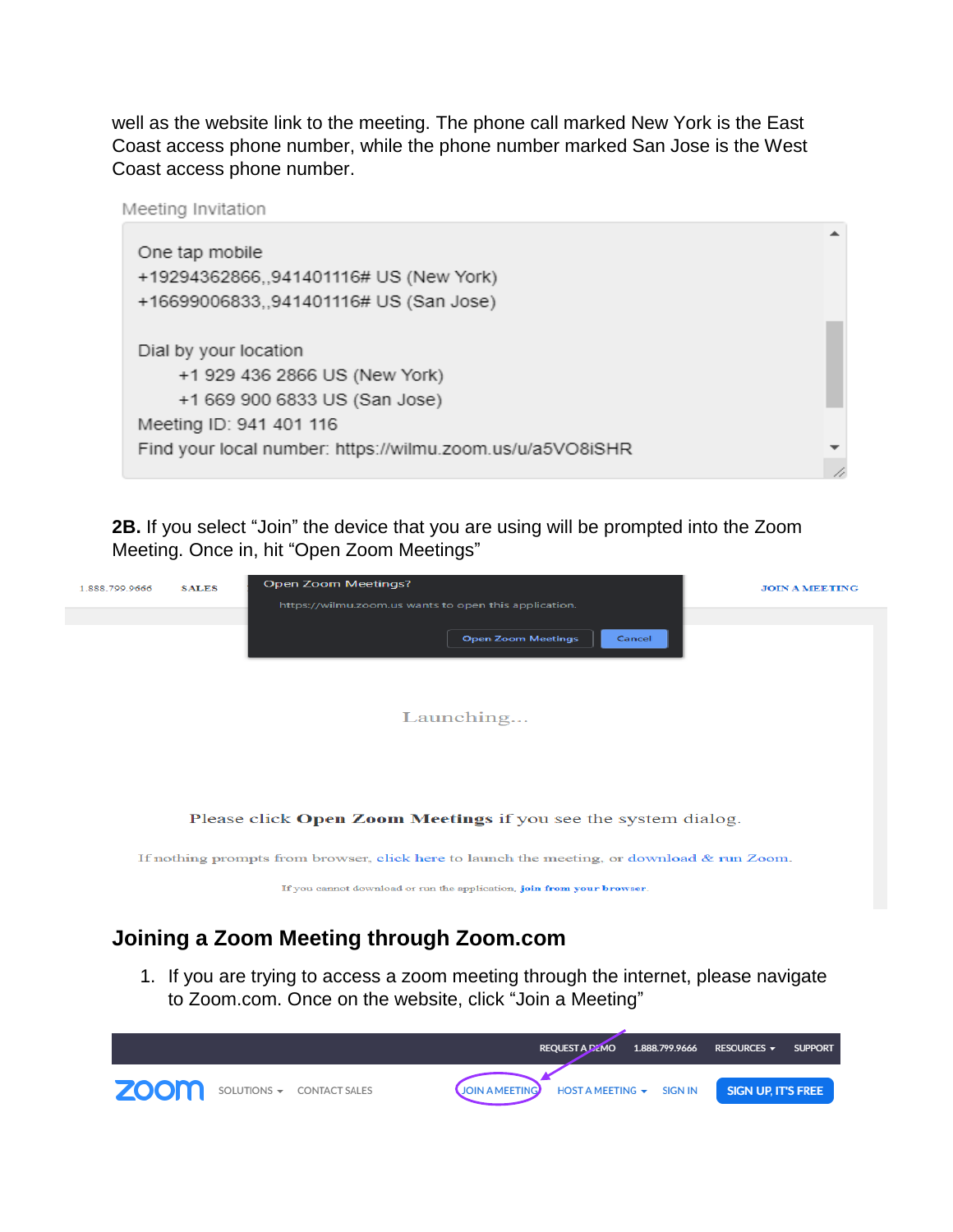*2.* From here, Zoom will prompt you to enter the Meeting ID number. *For this example, we are using the meeting ID found in Accessing Zoom Meetings Instruction 2. Your Zoom meeting will not have the same ID number as the one listed below.*



3. Click join, and you will be prompted into the Zoom meeting.

#### **Joining a Zoom Meeting by Smartphone (IOS/ANDROID)**

- 1. Download the Zoom app from the app store.
- 2. Once in the app, select "Join a Meeting"